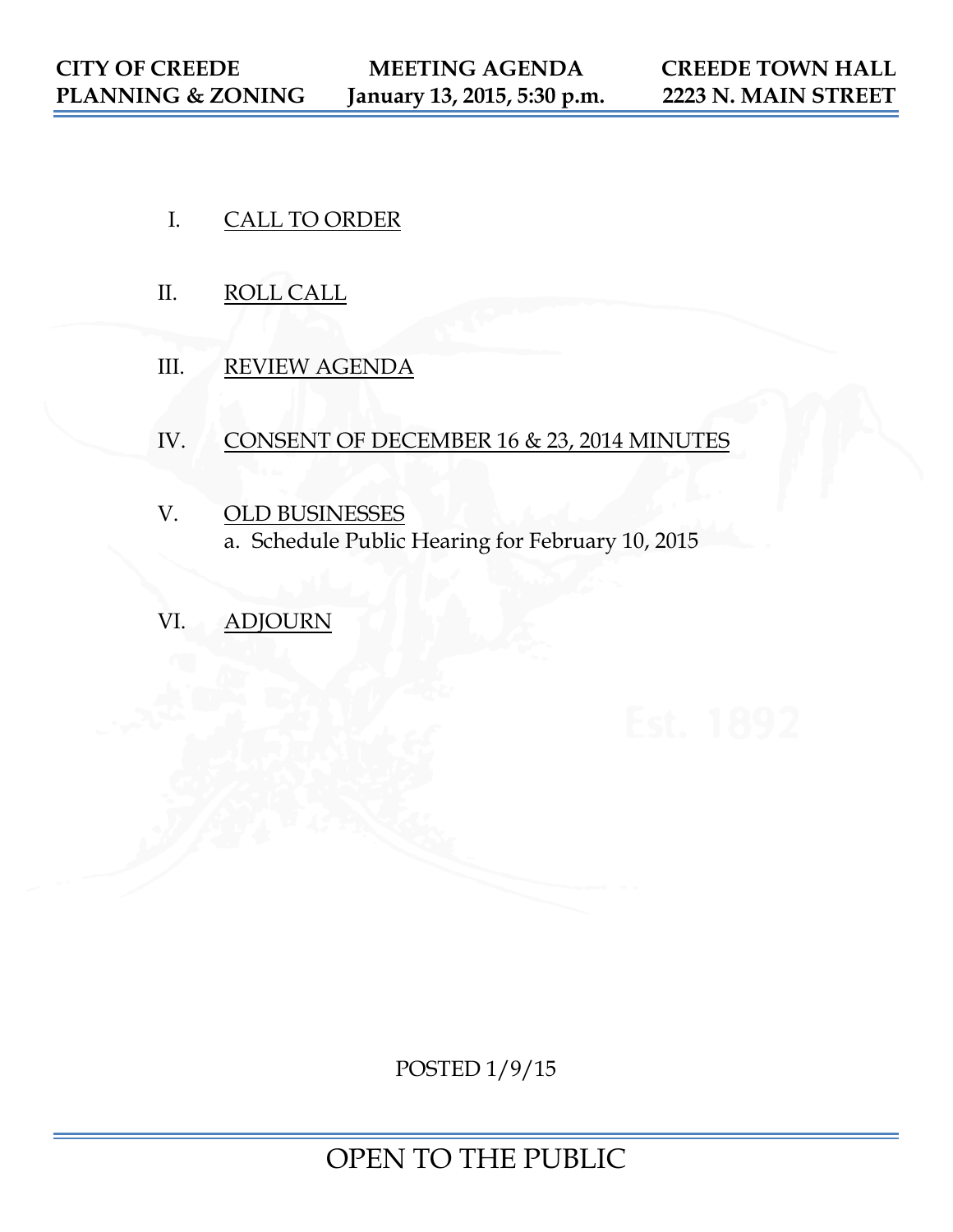# **PLANNING & ZONING COMMISSION CITY OF CREEDE, COLORADO – A TOWN December 9, 2014**

### REGULAR MEETING

The Planning and Zoning Commission of the City of Creede – a Town, County of Mineral, State of Colorado, met in the Creede Town Hall at the hour of 5:30 p.m. There being present at the call of the roll the following persons:

COMMISSIONERS PRESENT: Rex Sheppard, Kay Wyley, Eric Grossman, Lauri Jordan, Frank Freer

Commissioner Jordan, presiding, declared a quorum present: Those members of staff also present were as follows: Clyde Dooley, Town Manager

Randi Snead, Town Clerk/Treasurer

#### AGENDA

New Business a. was moved to the top of the agenda to accommodate attendees. Action/Direction on a Commercial Building Permit at was added to New Business. Commissioner Grossman moved and Commissioner Shepperd seconded to approve the agenda as amended. The vote was unanimous. Commission Chair Jordan declared the motion carried.

### CONSENT OF NOVEMBER 11, 2014 MINUTES

A correction was made to the November 11, 2014 minutes. Commissioner Freer moved and Commissioner Wyley seconded to approve the October 14, 2014 minutes as corrected. There were three yes votes and one abstention (Shepperd). Commission Chair Jordan declared the motion carried.

### NEW BUSINESS

REVIEW + ACTION/DIRECTION COMMERCIAL BUILDING PERMIT—112 N. MAIN

Property Owner Avery Auger was available to answer questions and explained the remodel project. Commissioner Freer moved and Commissioner Shepperd seconded to direct Manager Dooley to process Commercial Building Permit 14-12 at 112 N. Main Street by Creede Building Inspector Review. The vote was unanimous. Commission Chair Jordan declared the motion carried.

### REVIEW + ACTION/DIRECTION COMMERCIAL BUILDING PERMIT—103 N. MAIN

Manager Dooley explained that the renovations planned for 103. N. Main included plumbing, painting, and flooring with no structural changes. Several commissioners suggested that Dooley proceed by processing Permit 14-13 by Creede Building Inspector Review contingent on the receipt of drawings and subject to revocation. Several other commissioners suggested that the Commission table the item until renovation drawings were received and that Dooley write a letter to the contractor asking for the drawings. The Commission scheduled a special meeting to revisit Commercial Building Permit 14-13 with accompanying drawings.

### OLD BUSINESS

### NORTH CREEDE SURVEY/FS LAND SWAP UPDATE – DOOLEY

This item was tabled pending clarification from the surveyor and the Forest Service.

### RECOMMENDATION RESOLUTION 2015-02 NAMING SILVER ICE PARK

Commissioner Jordan moved and Commissioner Wyley seconded to recommend that the Board of Trustees approve Resolution 2015-02 Naming Silver Ice Park. The vote was unanimous. Commission Chair Jordan declared the motion carried.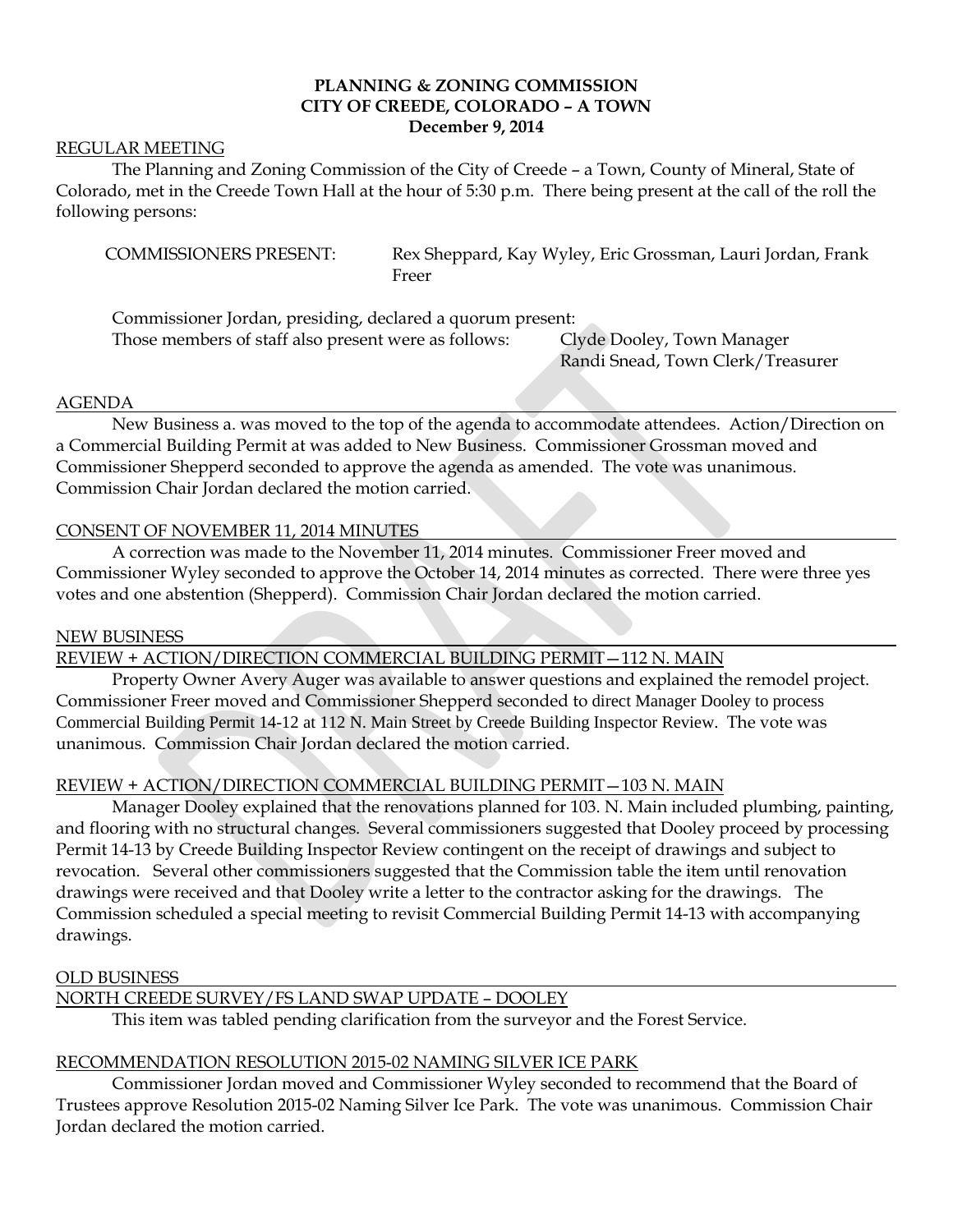## ADJOURN

There being no further business to come before the Planning and Zoning Commission at this time, Commissioner Grossman moved and Commissioner Freer seconded that the meeting be adjourned at 6:02p.m. The vote was unanimous. Commission Chair Jordan declared the motion carried. Respectfully submitted:

\_\_\_/*Randi Snead/*\_\_\_\_\_\_\_\_\_\_\_\_\_\_\_\_\_\_\_\_\_

Randi Snead City Clerk/Treasurer